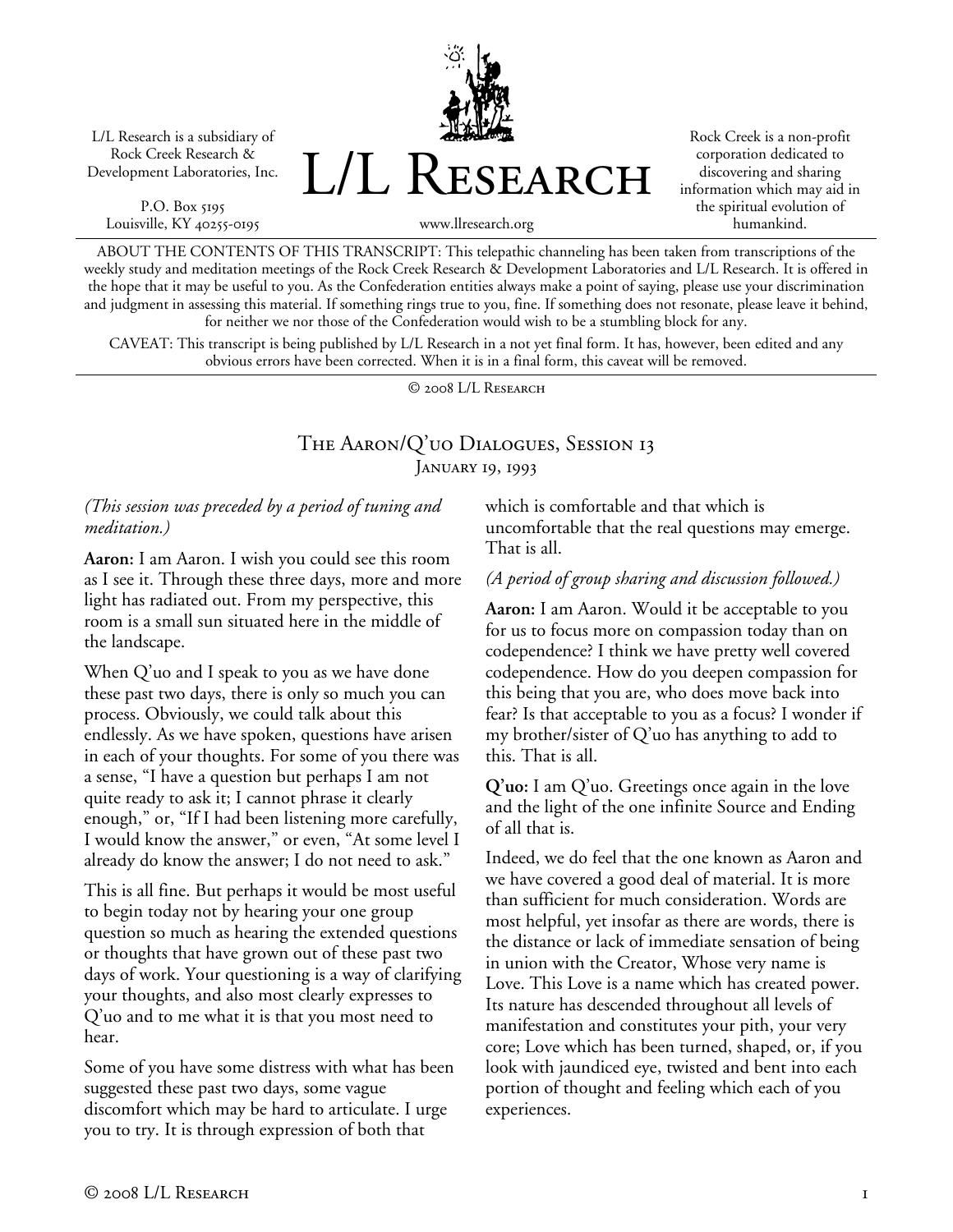As you listen to our words, realize that we, as you, have no way to tell or to perform the act of pure centering. Somehow the failure after failure after failure which each perceives in spiritual journeying adds up to a miracle of learning to love; and in spite of every feeling of failure, and perhaps because of it as well, you find yourselves where you were not before then: more capable, more sensitive to seeing your own vulnerability and imperfection.

As we come to the end of this session and speak of compassion, we ask each of you to stop thinking, to accept the mystery that is in front of us as well as you, and then we ask you to join us in turning to face this mystery. Gaze at it. Feel the stunning glory and majesty of the infinite Mystery. There, in that awareness, lies the protection that embraces vulnerability. There, in the shadow of the Mystery, lies the infinite wealth of love which feeds even the you that suffers most, even at the darkest hour.

The compassion comes not from the words. It simply takes many words for the Logos, the Love that is without words, to be approached by the incarnational self. So use all our words that have aided and clarified your situations, your progress, and have helped to define the process of becoming independent within the symbiosis with the one infinite Creator. But then to find the compassion, let us turn to the tabernacle of the Most High, as this instrument would say, and invite the awareness of the union that already exists.

We would pass the microphone to the one known as Aaron at this time. We are those of Q'uo.

**Aaron:** I am Aaron. Yesterday we defined compassion—a rather cold and clinical definition. As Q'uo has pointed out, words offer only concepts and not the experience itself. To speak of compassion, to probe it with the intellect, is not to experience compassion.

My dear ones, do you understand my meaning when I say that full compassion, full connection and undefendedness, are your true nature? Of course, you do not always experience that. You are human, and to be human is also part of your nature. But you are divine. How could it be otherwise?

I have described you as angels in earthsuits. These earthsuits are necessary to the incarnative experience just as a space traveler needs that which protects him from an otherwise alien environment, offers him

safety from pressure, air to breathe or protection from temperature extremes. So these bodies of yours offer the spirit a situation in which it can move through those situations it needs in a semi-protected way. The Pure Spirit Body cannot dwell on this earth. The physical body that is home to the spirit bleeds when it is cut. The emotional body feels pain when it is attacked with hostile words.

Truly, we come back to faith here, to your faith in the experience of the incarnation, to the deepening of verified faith, "I am just where I need to be," working within the illusion with awareness that it is illusion and simultaneous awareness, "I must treat this illusion with respect." Perhaps respect is a key word. As you respect the physical, emotional and mental bodies, you become less judgmental of the retreat those bodies offer when confronted with pain.

You have heard me say repeatedly that you are here to learn love, unconditional love, which cannot be learned perfectly in human form, but to which you may move as close as is possible for the human. You, as an integrated whole, are learning; but also the Higher Self/spiritual body is learning. It is easy for the spiritual body to know its perfection. If it never sees imperfection, what opportunity does it have to practice non-judgment and unconditional love? Thus, the spiritual body moves into this house of the physical, joins together with the emotional and mental bodies that it may practice non-judgment, practice unconditional love toward that which was previously judged and found wanting.

One of the illusions in which you dwell, and which you rarely see, is that all of your reactivity against another is truly reactivity against the self. This is an unqualified statement: All of your judgment against another is judgment against those faults perceived or manifest in yourself. You may judge another's impatience while you do not portray the quality of impatience; but somewhere in your heart you feel the arising of that impatience, and so another's impatience is judged and found disturbing to you.

Is there anyone in this circle who has never felt hatred? Who has never felt greed? Can you see what a gift all of these discomforting emotions are? They are the constant catalyst which reminds you: Have mercy. This does not imply condoning unskillful and harmful acts and words which are reaction to emotion, but you can only find unconditional love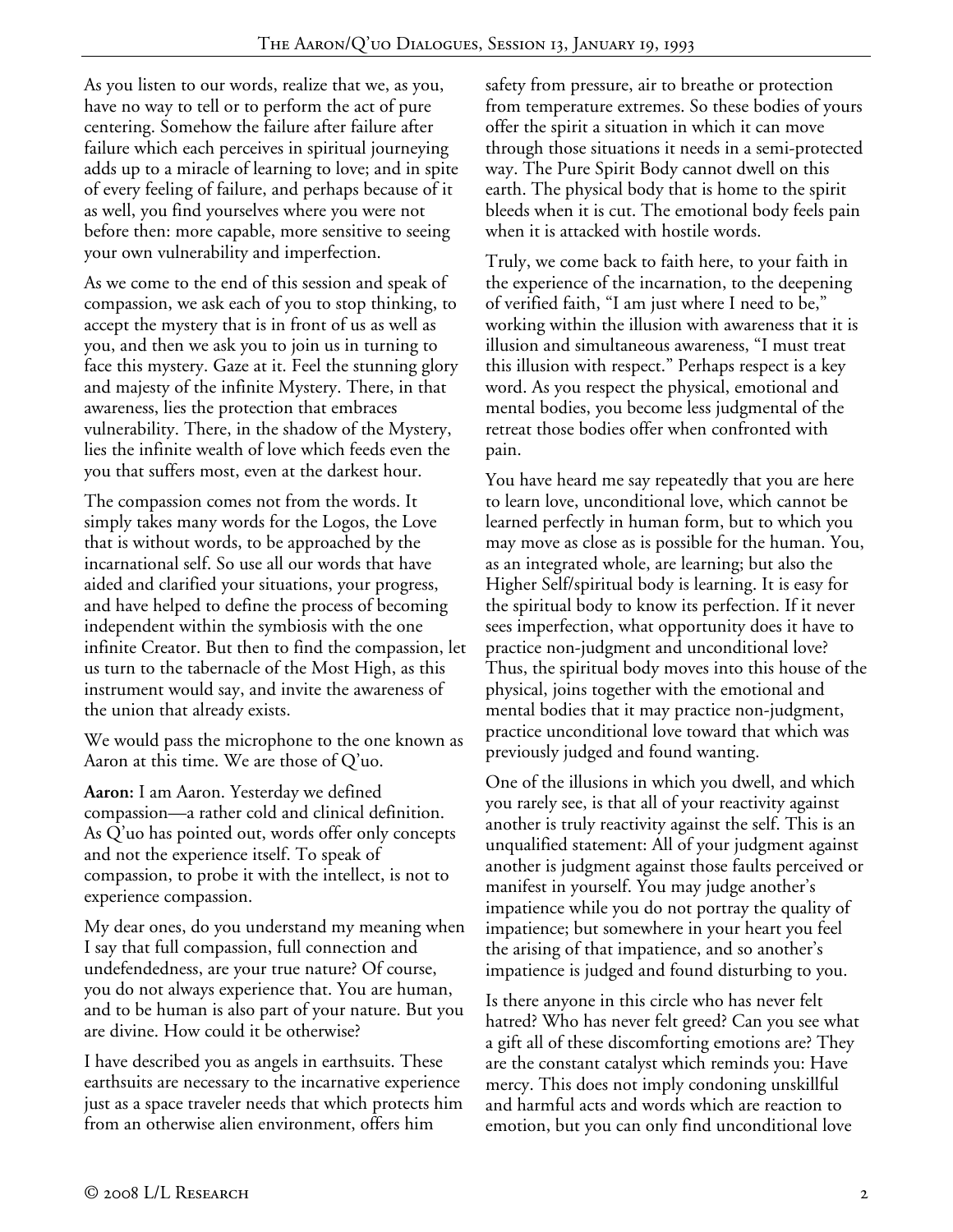and non-judgment through the repeated experience of working with the arising of that which has been judged in yourselves.

Yesterday Q'uo spoke of the value of the ego self. Its value is not only to remind you to watch for cars as you cross a street. The illusion of self is vital to your growth, as is the reality of no self. They are part of each other and there is no contradiction between them. If you would attend school, there must be a school and a being to attend and teachers. This is what your incarnation hands you.

As you enter repeatedly into those situations which lead to the arising of fear, the pulling in of the armor, the desire to defend, you do not move past that fear and those unwholesome responses by trying to get rid of them, but by reminding yourself, "Can I have compassion for this being that I am?"

There is a wonderful story about a Tibetan saint, Milarepa. He sat at the mouth of his cave meditating and, as the story goes, the demons of anger, of rage, of fear, of greed, appeared. They were hideous creatures. They exuded a foul smell. They dangled bloody knives and swords. Their bodies were made of decaying flesh and bones that rattled with a hideous sound. Milarepa took one look at them and said, "Come in. Come sit by my fire." They said, "Aren't you afraid of us?" "No," he replied. "Your hideous appearance only reminds me to be aware, to have mercy. Come, sit by my fire."

This instrument has asked the question, how can she retain this openness she is feeling? How can she stay undefended? One does not stay undefended, one simply notes the arising of defense each time it appears, the arising of fear, and says, "Oh, you again. Here is fear. Come, sit by my fire." Your relationships will continue to inspire fear and a desire to defend. You do not move away from that need to defend by denying it nor by wishing it away, not by judging it and saying, "I should not feel this. I should know better by now." You transcend that need to defend by embracing the ego self, comforting it, noticing the fear and inviting it to sit by the fire. You cannot transcend what you do not accept. To transcend ego, you must accept ego.

It is only then that the true manifestation of what you are can emerge. You are divine. The divinity strives to express itself constantly, but is often suppressed by your fear-based reactions. As you learn to look fear in the eye and that you need not be

afraid of fear, you find you do not have to create that undefended stance. It simply emerges as natural to you. You do not have to search for connection. You experience your true connection because the blockages to that experience have been, I will not say removed, but laid aside. Like a throng of people that blocks the road before you, if you stamp your feet and say, "Get out of my way!" they taunt you. But perhaps when you smile at them and say, "Please, may I pass through?" they may step aside.

It is in this way that you learn, as a process, to keep your heart open. Keeping the heart open is not an event, but a process. Each time you do it, you become a bit more skilled at it, a bit more skilled at seeing where you have invited fear in and then challenged fear's right to be present and wanted only to be rid of it again. You become a bit more skilled at saying simply, "Here is fear. Sit by my fire, but I will not be reactive to you. I need not be reactive to you."

There is a vast difference between the experience of fear and the need to separate or defend, which is reactivity to fear. Watch that process in yourselves and you will learn how to experience it, invite it to sit by the fire and not need to be reactive to it. Your compassion for yourself deepens as you see this human submerged in a constant turmoil. One situation is no sooner resolved and comfortable, but a new one emerges creating new discomfort. How can you not embrace the courageous you that willingly moves into this incarnational turmoil to serve, to learn, to grow? Thus, your fear ceases to be a reminder for reactivity and defensiveness; and instead, when you see the arising of fear, through your skillful work with that arising, you create a new pattern, a new habit. Seeing the arising of fear becomes a reminder for compassion.

That compassion is the key to being undefended, allowing full connection between yourself and the people in situations of your life. As that level of compassion manifests itself in your own relationship to the self, it is easily transferred to others. Then, and only then, does the small ego self begin to dissolve. Then, another's fear is seen as no different from your own. There is nothing to protect because there is nothing that is not part of you, nothing that can really threaten you. Slowly, you learn to open your heart in that way to another: *our* fear, *our* pain, *our* compassion. At this point, the brain has stopped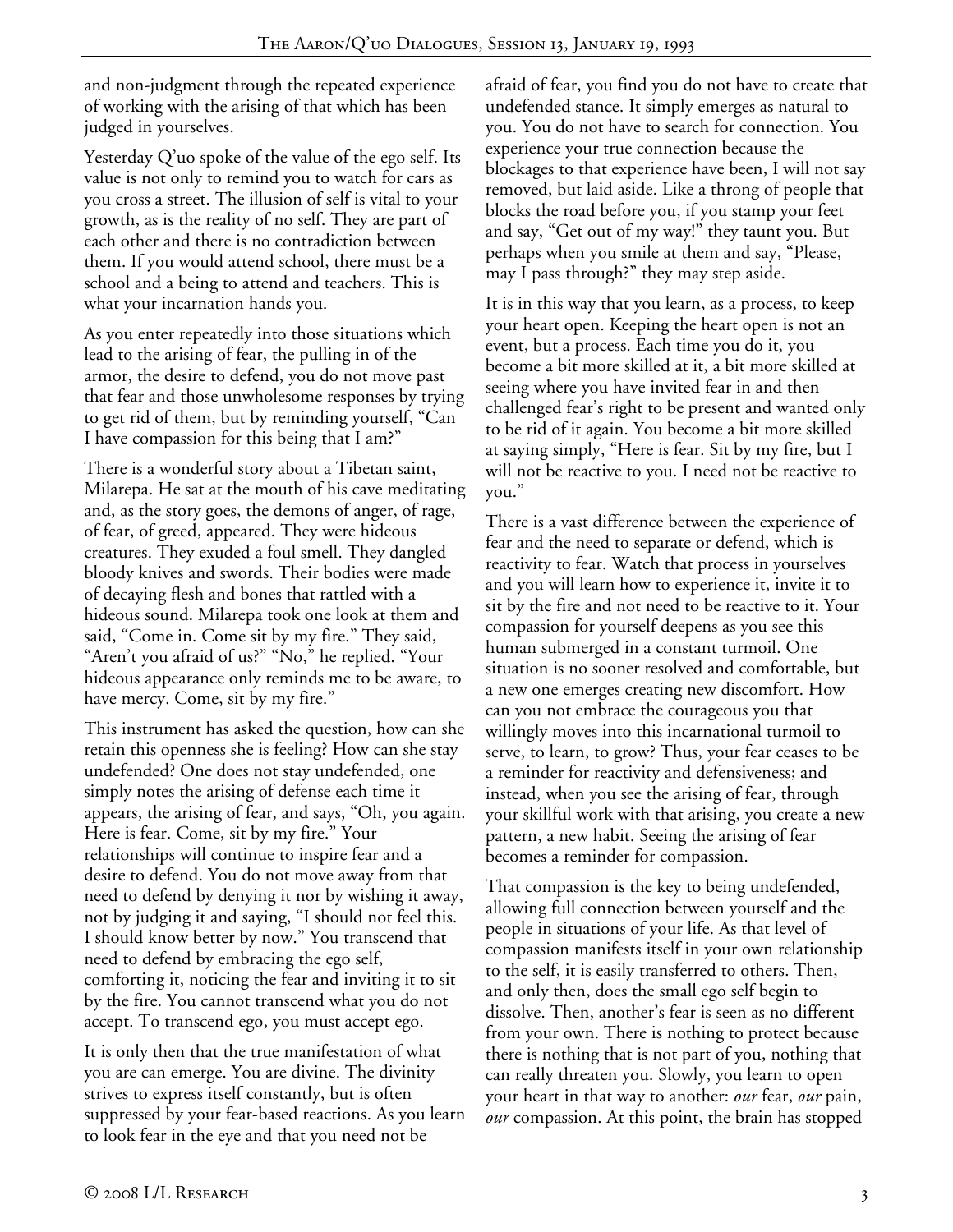directing your choices, and the heart, with its deep wisdom and innate compassion, does the choosing with wisdom and with love. It is a most wonderful process, a process of which I stand in some awe.

I would like to pass the microphone here to our brother/sister of Q'uo. That is all.

**Q'uo:** We are with this instrument once again. We are those of Q'uo.

A visualization often makes clearer that which we would say. We would like you to imagine with us the house of your spiritual self in manifestation. You dwell in a culture which has a high regard for freedom. This is the highest worldly ethic: the respect for freedom of will. And so you begin by putting above the door to your house, "I have free will," or, "I have my rights." However, this house has a higher floor. The upper story of this house has a different legend over the doorway. It says, "The earth is the Lord's, and the fullness thereof."

This upper story houses that *you* that knows it is in the infinite Creator and the infinite Creator in it. It knows that all things are the Creator's. Spend the time with this awareness. Climb the stairs to this second story and sit upon your own mercy seat, if you only enter for a moment, and open to the consciousness of all. When you climb down the stairs to your ground floor of everyday experience, you will find the sign above your front door changed to read, "I am worthy."

You, my friends, are worthy to receive all good things; yet if you do not receive a good thing you are still worthy. It is only your feelings and emotions bruised and battered by rude experience that communicate unworthiness. This is a false communication. Do not accept this communication, but rather, know your worthiness, your loveliness, and feel compassion rising naturally within the portion of you that remains in the second story.

We can only thank and bless each soul within this circle. It has been such a privilege for us. We bid each farewell in the love and in the light of the one infinite Creator, and turn the microphone back to the one known as Aaron that this wise teacher may also make his farewells. We are of the principle known to you as Q'uo. Adonai. Adonai.

As a second step, notice that there is sometimes reluctance to do this work; that even when you have proved to yourself that you can let go of fear and stay open, at some level, sometimes there is a desire not to do so, a part of you that feels, "I am not ready to be that responsible. While I want to love and feel connection, I am not sure I am ready to do it this time. A part of me wants to blame, wants to continue this unskillful codependency rather than moving into that living and loving symbiosis."

What voice is this that wants to continue the old, unwholesome patterns? Can you see that small ego self kicking and screaming? Can you smile at it? The more you fear the small ego self and strive to get rid of it with judgment, the more solidity you allow it to assume. When you smile at it with that same, "Oh, you again. Come and sit by my fire," then it allows you to reopen to the spirit that you are.

I suggest and hope that you will practice with this, and hope you will share your findings with me when we next come together. May I also ask you to keep in your minds the image that I offered yesterday? You are all spiritual warriors; and with every step that you take, every small step of growth upon this

**Aaron:** I am Aaron. May I offer you a bit of homework with which to practice until we meet again? Watch the arising of fear. See the process as clearly as you can. First, there is sense consciousness of that perceived threat. You may feel it in the physical body as tension in the belly, the throat or elsewhere. Note it as "tension, tension … " If it is a seen or heard perceived threat, know there is seeing or hearing. From that perceived threat, a sense of fear arises. Then comes need to defend. See that the need to defend is not the same as the fear itself. Watch it very carefully. The need to defend is reaction to the fear. Fear is so uncomfortable. There is the desire to get rid of fear, and out of that aversion arises either need to defend or need to fling the fear on another … anger, resentment, blame. Bring this wise teacher, Milarepa, into your heart. When you see fear arise, take his hand quite literally and say, "Fear, come in and sit by my fire." Just that. Begin to observe what difference awareness makes, that it is not fear, but *fear* of fear that leads to your defending and thereby being pulled into this unwholesome codependence. Watch it very carefully, even take notes if you wish. Do it as an experiment in consciousness.

 $\overline{a}$ <sup>1</sup> *Holy Bible*, Psalm 24:1